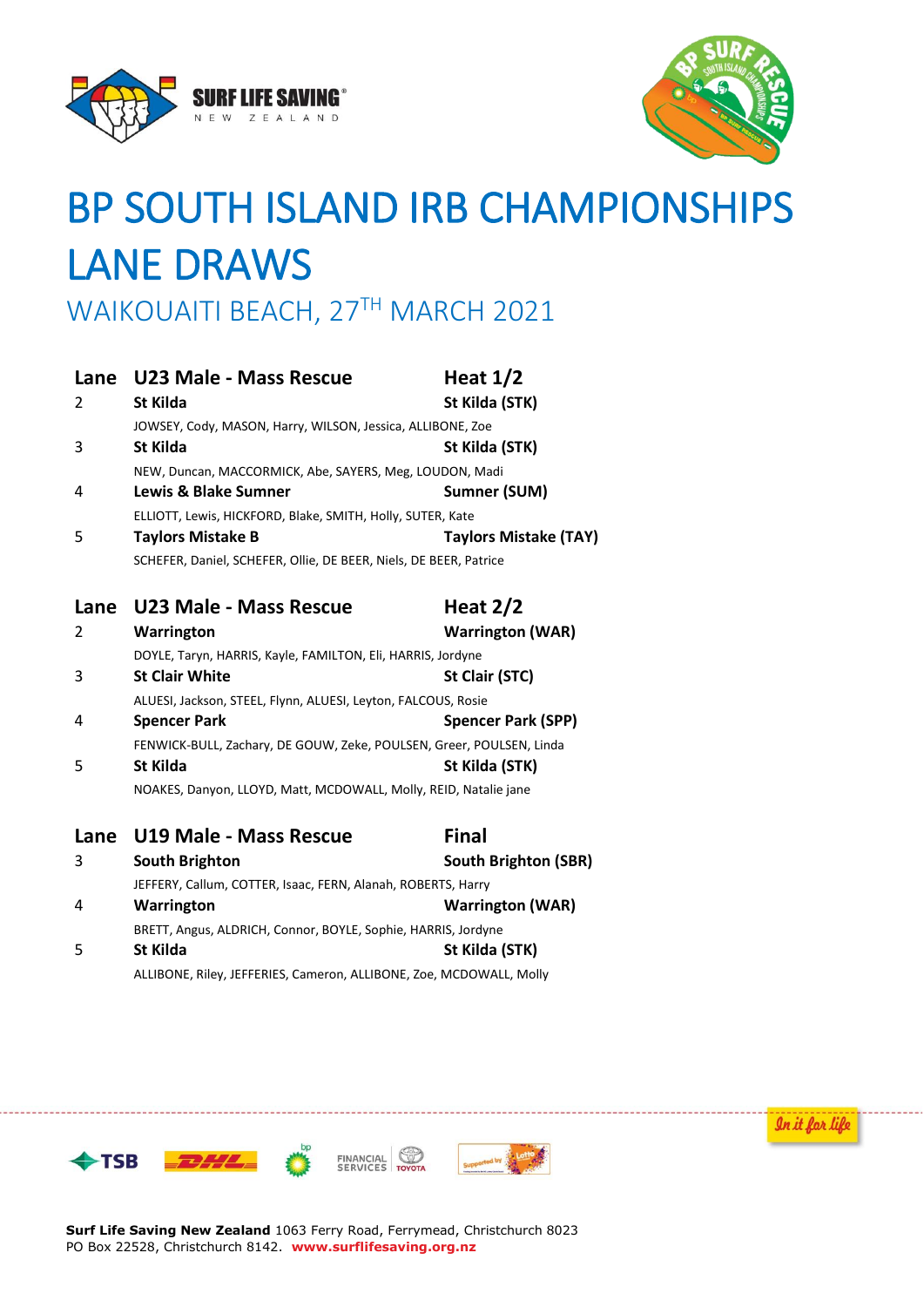|   | Lane U23/U19 Female - Mass Rescue                                                            | <b>Final</b>          |
|---|----------------------------------------------------------------------------------------------|-----------------------|
| 1 | <b>St Clair White</b>                                                                        | St Clair (STC)        |
| 2 | WIPARATA, Anaia, PEARCE, Olivia, MACRAE, Shannya, TYNDALL, Lara<br><b>Brighton</b>           | <b>Brighton (BGT)</b> |
| 3 | ABURN, Phoebe, ADAMS, Ali, WALSH, Maxwell, BURTON, Luca<br><b>Jess &amp; Lucy Sumner</b>     | Sumner (SUM)          |
| 4 | LARSON, Jessica, VAN BERLO, Lucy, BAKER, Caitlin, ELLIOTT, Lewis<br>Pauanui Girls SG         | Pauanui (PAU)         |
| 6 | REID, Stella, DE LATOUR, Gabriella, REID, Mathieu, REID, George<br>St Kilda                  | St Kilda (STK)        |
|   | PEACOCK, Emily, LOUDON, Madi, WILSON, Jessica, ALLIBONE, Zoe                                 |                       |
| 7 | <b>Jade &amp; Harriett Sumner</b><br>COUCH, Jade, LORD, Harriet, TONASCIA, Lily, SUTER, Kate | Sumner (SUM)          |

### **Lane U23 Male - Tube Rescue Final**

| $\mathbf{1}$   | tbc                                                                                     |                              |
|----------------|-----------------------------------------------------------------------------------------|------------------------------|
| 2              | tbc                                                                                     |                              |
| 3              | tbc                                                                                     |                              |
| 4              | tbc                                                                                     |                              |
| 5              | tbc                                                                                     |                              |
| 6              | tbc                                                                                     |                              |
|                |                                                                                         |                              |
| Lane           | <b>Open Male - Mass Rescue</b>                                                          | <b>Final</b>                 |
| $\mathbf{1}$   | <b>Taylors Mistake A</b>                                                                | <b>Taylors Mistake (TAY)</b> |
| $\overline{2}$ | DE BEER, Niels, DE BEER, Patrice, SCHEFER, Ollie, SCHEFER, Daniel<br><b>St Kilda</b>    | St Kilda (STK)               |
|                | PICKLES, Ben, BRICE, Nic, ALLIBONE, Zoe, SAYERS, Meg                                    |                              |
| 3              | <b>Nick &amp; Sam Sumner</b>                                                            | Sumner (SUM)                 |
|                | HORNBLOW, Nick, HAND, Samuel, LORD, Harriet, JEFFERY, Jade                              |                              |
| 4              | <b>Nelson OM</b>                                                                        | <b>Nelson (NEL)</b>          |
|                | PAURINI, Cullen, COSMATOS, Jayd, SPENCER, Brittany, CLARK, Greta                        |                              |
| 5              | <b>St Clair Black</b>                                                                   | St Clair (STC)               |
| 6              | CHRONICAN, Niam, FRASER, Scott, FALCOUS, Rosie, ALUESI, Leyton<br><b>St Clair White</b> | St Clair (STC)               |

DAVIES, Isaac, WOLF, Nathan, CHRISTOPHERS, Emma, MACRAE, Shannya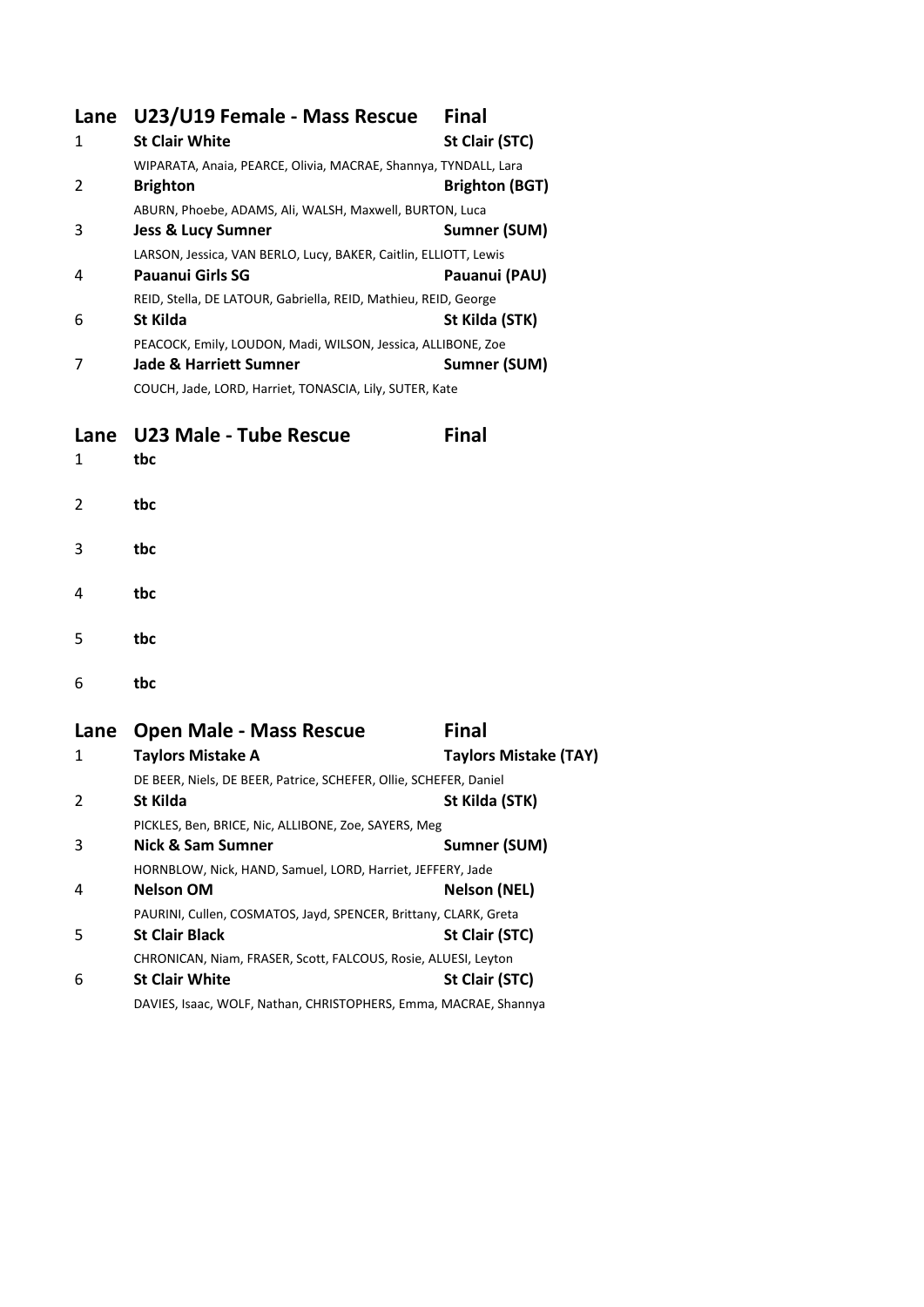| Lane | <b>Open Female - Mass Rescue</b>                                     | <b>Final</b>        |
|------|----------------------------------------------------------------------|---------------------|
| 1    | <b>St Clair Black</b>                                                | St Clair (STC)      |
|      | WAUGH, Anja, DOYLE, Eilis, TYNDALL, Lara, MACRAE, Shannya            |                     |
| 2    | <b>St Clair White</b>                                                | St Clair (STC)      |
|      | GARFORTH, Mikayla, VUGLAR, Jamie, CHRISTOPHERS, Emma, FALCOUS, Rosie |                     |
| 3    | Jade & Ellen Sumner                                                  | Sumner (SUM)        |
|      | JEFFERY, Jade, MCLEAN, Ellen, PEDERSEN, Neva, HAND, Samuel           |                     |
| 4    | Nelson A                                                             | <b>Nelson (NEL)</b> |
|      | CLARK, Greta, SPENCER, Brittany, PAURINI, Cullen, COSMATOS, Jayd     |                     |
| 5    | <b>St Kilda</b>                                                      | St Kilda (STK)      |
|      | ASHTON, Natalie, THOMAS, Sarah, REID, Natalie jane, MCDOWALL, Molly  |                     |
| 6    | Kate & Melissa Sumner                                                | Sumner (SUM)        |
|      | SUTER, Kate, PATTERSON, Melissa, TONASCIA, Lily, HORNBLOW, Nick      |                     |

#### **Lane** U23 Male - Tube Rescue **Heat 1/2** 2 **Spencer Park Spencer Park (SPP)** FENWICK-BULL, Zachary, DE GOUW, Zeke, POULSEN, Greer 3 **Lewis & Blake Sumner Sumner (SUM)** ELLIOTT, Lewis, HICKFORD, Blake, SMITH, Holly 4 **Warrington Warrington (WAR)** DOYLE, Taryn, HARRIS, Kayle, FAMILTON, Eli 5 **St Kilda St Kilda (STK)** NOAKES, Danyon, LLOYD, Matt, MCDOWALL, Molly

#### **Lane** U23 Male - Tube Rescue **Heat 2/2**

| $\mathcal{L}$ | <b>St Clair White</b>                                                     | St Clair (STC)               |
|---------------|---------------------------------------------------------------------------|------------------------------|
| 3             | ALUESI, Jackson, STEEL, Flynn, ALUESI, Leyton<br><b>Taylors Mistake B</b> | <b>Taylors Mistake (TAY)</b> |
| 4             | SCHEFER, Daniel, SCHEFER, Ollie, DE BEER, Niels<br><b>St Kilda</b>        | St Kilda (STK)               |
| 5             | NEW, Duncan, MACCORMICK, Abe, SAYERS, Meg<br>St Kilda                     | St Kilda (STK)               |
|               | JOWSEY, Cody, MCDOWALL, Jack, WILSON, Jessica                             |                              |
|               |                                                                           |                              |

#### **Lane U19 Male - Tube Rescue Final** 2 **St Kilda St Kilda (STK)** ALLIBONE, Riley, JEFFERIES, Cameron, ALLIBONE, Zoe 3 **Warrington Warrington (WAR)** BRETT, Angus, ALDRICH, Connor, BOYLE, Sophie 4 **South Brighton South Brighton (SBR)** JEFFERY, Callum, COTTER, Isaac, FERN, Alanah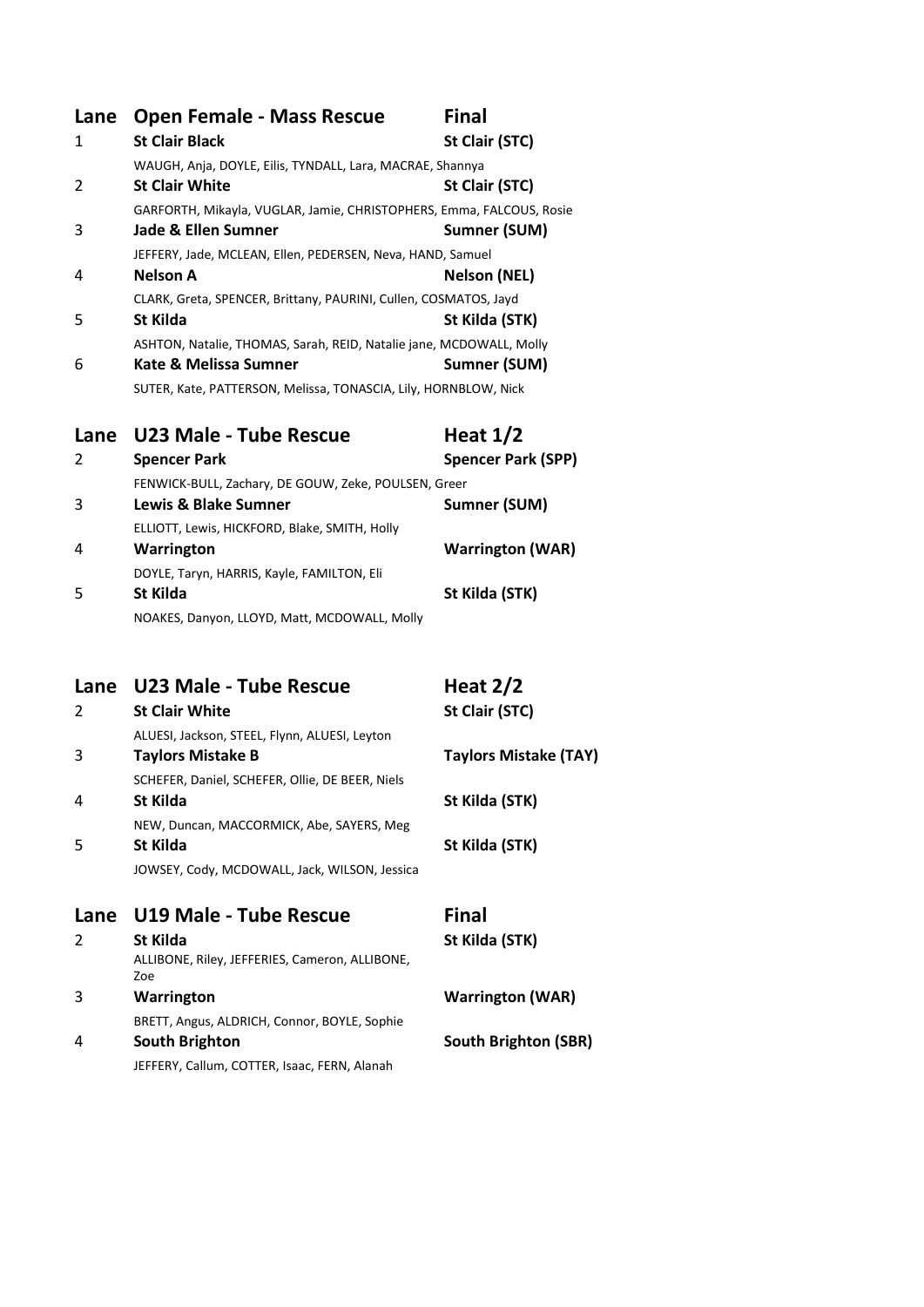| Lane           | U23/19 Female - Tube Rescue                                                                                            | <b>Final</b>          |
|----------------|------------------------------------------------------------------------------------------------------------------------|-----------------------|
| 1              | <b>Pauanui Girls SG</b>                                                                                                | Pauanui (PAU)         |
| $\overline{2}$ | REID, Stella, DE LATOUR, Gabriella, REID, Mathieu<br><b>St Clair White</b><br>WIPARATA, Anaia, PEARCE, Olivia, MACRAE, | St Clair (STC)        |
| 3              | Shannya<br><b>Brighton</b>                                                                                             | <b>Brighton (BGT)</b> |
|                | ABURN, Phoebe, ADAMS, Ali, BURTON, Luca                                                                                |                       |
| 4              | <b>Jess &amp; Lucy Sumner</b>                                                                                          | <b>Sumner (SUM)</b>   |
| 6              | LARSON, Jessica, VAN BERLO, Lucy, BAKER, Caitlin<br><b>St Kilda</b>                                                    | St Kilda (STK)        |
| 7              | PEACOCK, Emily, LOUDON, Madi, WILSON, Jessica<br>Jade & Harriett Sumner                                                | Sumner (SUM)          |
|                | COUCH, Jade, LORD, Harriet, TONASCIA, Lily                                                                             |                       |

| 1 | Lane U23 Male - Tube Rescue<br>tbc | <b>Final</b> |
|---|------------------------------------|--------------|
| 2 | tbc                                |              |
| 3 | tbc                                |              |
| 4 | tbc                                |              |
| 5 | tbc                                |              |

6 **tbc**

| Lane | <b>Open Male - Tube Rescue</b>                                      | <b>Final</b>                 |
|------|---------------------------------------------------------------------|------------------------------|
| 1    | <b>Taylors Mistake A</b>                                            | <b>Taylors Mistake (TAY)</b> |
|      | DE BEER, Niels, DE BEER, Patrice, SCHEFER, Ollie                    |                              |
| 2    | <b>St Clair White</b>                                               | St Clair (STC)               |
|      | DAVIES, Isaac, WOLF, Nathan, MACRAE, Shannya                        |                              |
| 3    | Nick & Sam Sumner                                                   | Sumner (SUM)                 |
|      | HORNBLOW, Nick, HAND, Samuel, LORD, Harriet                         |                              |
| 4    | <b>St Clair Black</b>                                               | St Clair (STC)               |
|      | CHRONICAN, Niam, TODD, Samuel, FALCOUS, Rosie                       |                              |
| 5    | St Kilda                                                            | St Kilda (STK)               |
|      | PICKLES, Ben, BRICE, Nic, ALLIBONE, Zoe                             |                              |
|      |                                                                     |                              |
|      |                                                                     |                              |
| Lane | <b>Open Female - Tube Rescue</b>                                    | <b>Final</b>                 |
| 1    | <b>St Clair White</b>                                               | St Clair (STC)               |
|      | GARFORTH, Mikayla, VUGLAR, Jamie, CHRISTOPHERS, Emma                |                              |
| 2    | <b>St Clair Black</b>                                               | St Clair (STC)               |
|      | WAUGH, Anja, DOYLE, Eilis, TYNDALL, Lara                            |                              |
| 3    | <b>Jade &amp; Ellen Sumner</b>                                      | Sumner (SUM)                 |
|      | JEFFERY, Jade, MCLEAN, Ellen, PEDERSEN, Neva                        |                              |
| 4    | Kate & Melissa Sumner                                               | Sumner (SUM)                 |
|      | SUTER, Kate, PATTERSON, Melissa, TONASCIA, Lily                     |                              |
| 5    | <b>Nelson A</b><br>CLARK, Greta, SPENCER, Brittany, PAURINI, Cullen | <b>Nelson (NEL)</b>          |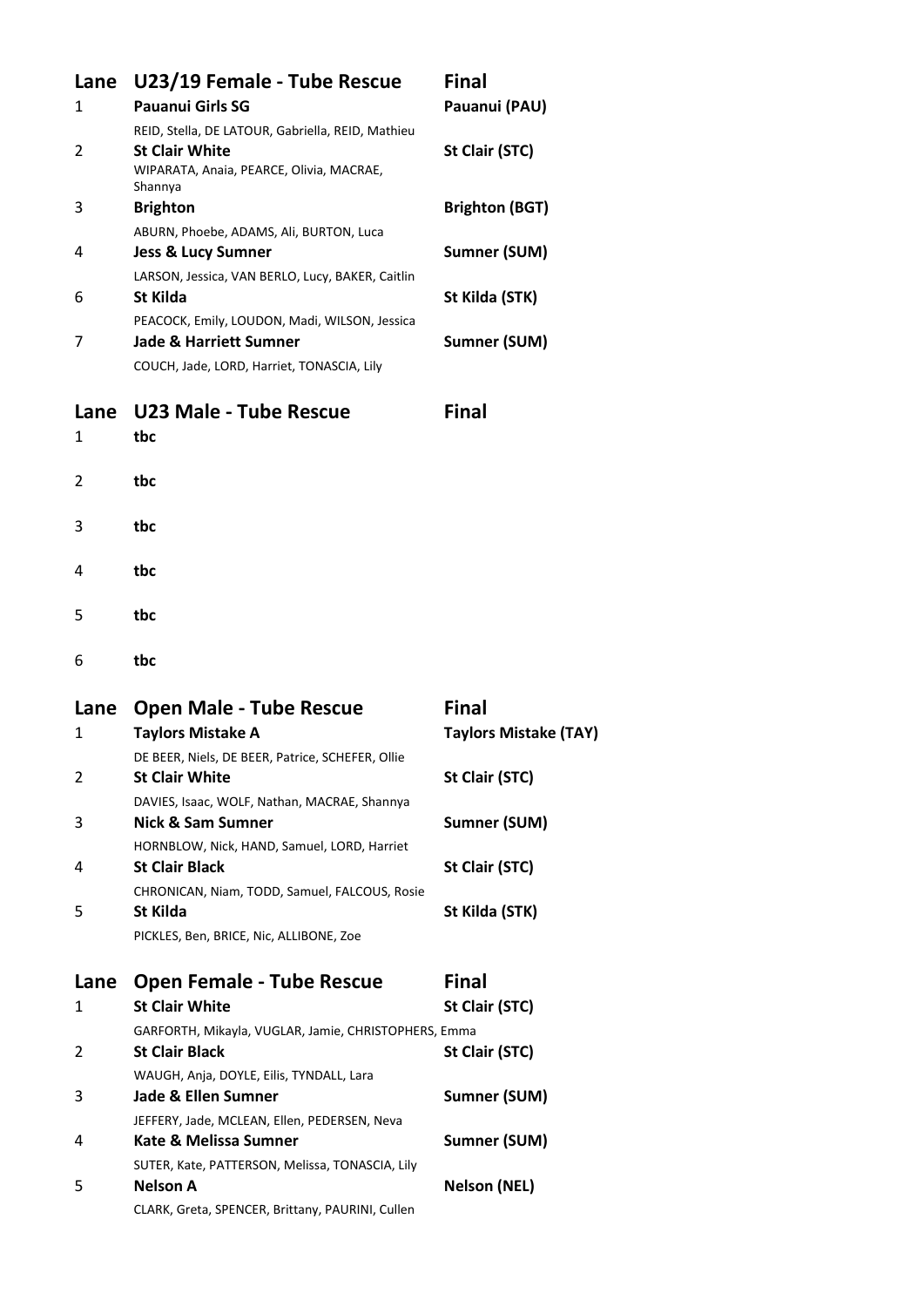| 6                   | St Kilda<br>ASHTON, Natalie, THOMAS, Sarah, REID, Natalie<br>jane                                                                                                                                                                      | St Kilda (STK)                                                                           |
|---------------------|----------------------------------------------------------------------------------------------------------------------------------------------------------------------------------------------------------------------------------------|------------------------------------------------------------------------------------------|
| Lane<br>2           | <b>U23 Male - Assembly Rescue</b><br><b>Taylors Mistake B</b>                                                                                                                                                                          | Heat $1/2$<br><b>Taylors Mistake (TAY)</b>                                               |
| 3                   | SCHEFER, Daniel, SCHEFER, Ollie, DE BEER, Niels<br><b>Lewis &amp; Blake Sumner</b>                                                                                                                                                     | Sumner (SUM)                                                                             |
| 4                   | ELLIOTT, Lewis, HICKFORD, Blake, SMITH, Holly<br><b>Spencer Park</b>                                                                                                                                                                   | <b>Spencer Park (SPP)</b>                                                                |
| 5                   | FENWICK-BULL, Zachary, DE GOUW, Zeke, POULSEN, Greer<br>St Kilda<br>NOAKES, Danyon, LLOYD, Matt, MCDOWALL, Molly                                                                                                                       | St Kilda (STK)                                                                           |
| Lane<br>2           | U23 Male - Assembly Rescue<br><b>St Kilda</b><br>JOWSEY, Cody, MASON, Harry, WILSON, Jessica                                                                                                                                           | Heat $2/2$<br>St Kilda (STK)                                                             |
| 3                   | <b>St Clair White</b><br>ALUESI, Jackson, STEEL, Flynn, ALUESI, Leyton                                                                                                                                                                 | St Clair (STC)                                                                           |
| 4                   | St Kilda<br>NEW, Duncan, MACCORMICK, Abe, SAYERS, Meg                                                                                                                                                                                  | St Kilda (STK)                                                                           |
| 5                   | Warrington<br>DOYLE, Taryn, HARRIS, Kayle, FAMILTON, Eli                                                                                                                                                                               | <b>Warrington (WAR)</b>                                                                  |
| Lane<br>2<br>3<br>4 | U19 Male - Assembly Rescue<br>Warrington<br>BRETT, Angus, ALDRICH, Connor, BOYLE, Sophie<br><b>South Brighton</b><br>JEFFERY, Callum, COTTER, Isaac, FERN, Alanah<br>St Kilda<br>ALLIBONE, Riley, JEFFERIES, Cameron, ALLIBONE,<br>Zoe | <b>Final</b><br><b>Warrington (WAR)</b><br><b>South Brighton (SBR)</b><br>St Kilda (STK) |
| Lane                | U23 Female - Assembly Rescue                                                                                                                                                                                                           | <b>Final</b>                                                                             |
| 1                   | <b>Jess &amp; Lucy Sumner</b><br>LARSON, Jessica, VAN BERLO, Lucy, BAKER, Caitlin                                                                                                                                                      | <b>Sumner (SUM)</b>                                                                      |
| 2                   | <b>St Clair White</b><br>WIPARATA, Anaia, PEARCE, Olivia, MACRAE,<br>Shannya                                                                                                                                                           | St Clair (STC)                                                                           |
| 3                   | <b>Brighton</b>                                                                                                                                                                                                                        | <b>Brighton (BGT)</b>                                                                    |
| 4                   | ABURN, Phoebe, ADAMS, Ali, BURTON, Luca<br><b>Pauanui Girls SG</b>                                                                                                                                                                     | Pauanui (PAU)                                                                            |
| 6                   | REID, Stella, DE LATOUR, Gabriella, REID, Mathieu<br>St Kilda                                                                                                                                                                          | St Kilda (STK)                                                                           |
| 7                   | PEACOCK, Emily, LOUDON, Madi, WILSON, Jessica<br><b>Jade &amp; Harriett Sumner</b><br>COUCH, Jade, LORD, Harriet, TONASCIA, Lily                                                                                                       | Sumner (SUM)                                                                             |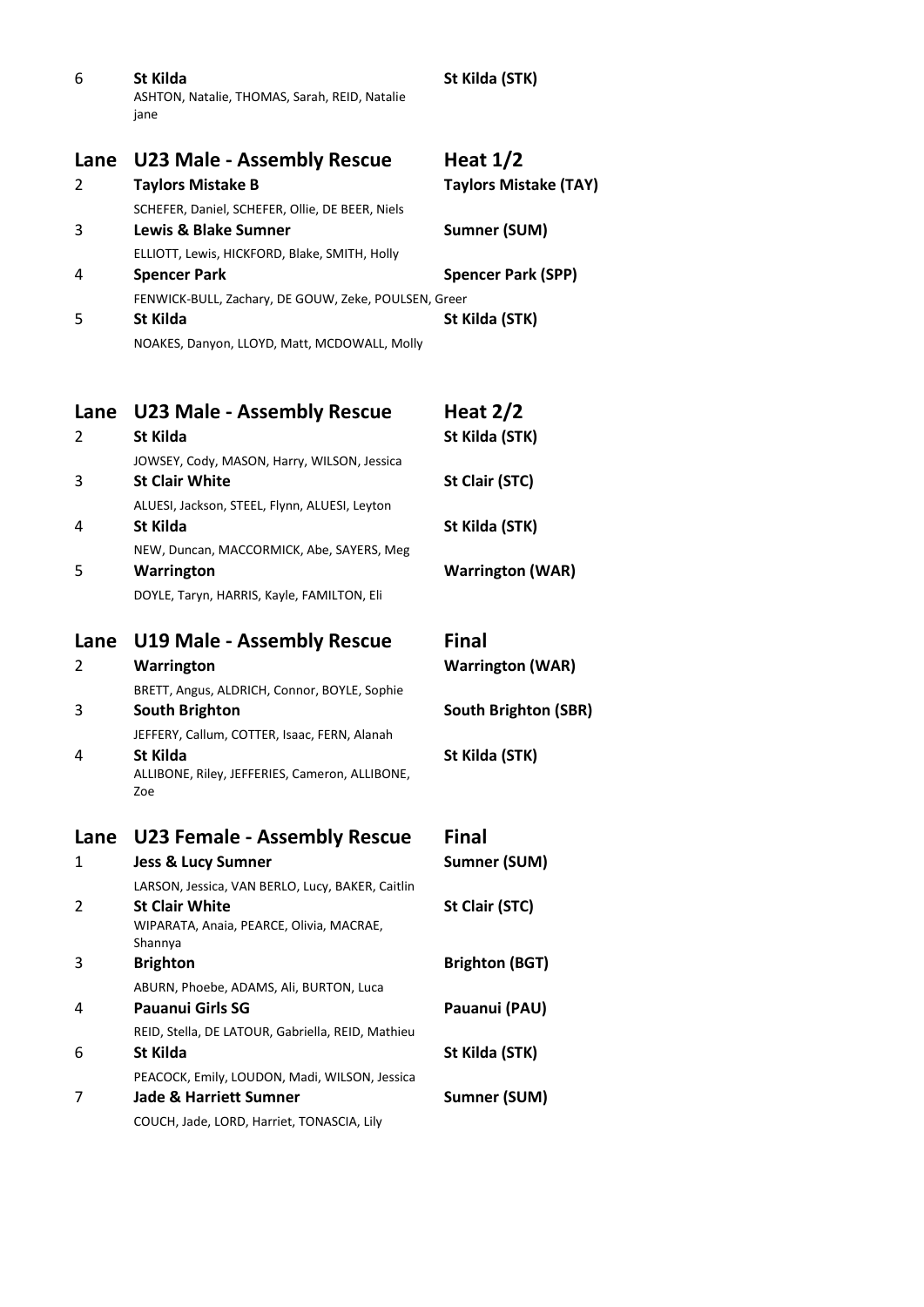| 1 | Lane U23 Male - Assembly Rescue<br>tbc | <b>Final</b> |
|---|----------------------------------------|--------------|
| 2 | tbc                                    |              |
| 3 | tbc                                    |              |
| 4 | tbc                                    |              |
| 5 | tbc                                    |              |

6 **tbc**

| Lane<br>1 | <b>Open Male - Assembly Rescue</b><br><b>St Clair Black</b>             | <b>Final</b><br>St Clair (STC) |
|-----------|-------------------------------------------------------------------------|--------------------------------|
| 2         | CHRONICAN, Niam, FRASER, Scott, FALCOUS, Rosie<br><b>St Clair White</b> | St Clair (STC)                 |
| 3         | DAVIES, Isaac, WOLF, Nathan, MACRAE, Shannya<br>Taylors Mistake A       | <b>Taylors Mistake (TAY)</b>   |
| 4         | DE BEER, Niels, DE BEER, Patrice, SCHEFER, Ollie<br>Nick & Sam Sumner   | Sumner (SUM)                   |
| 5         | HORNBLOW, Nick, HAND, Samuel, LORD, Harriet<br>St Kilda                 | St Kilda (STK)                 |
| 6         | PICKLES, Ben, BRICE, Nic, ALLIBONE, Zoe<br><b>Nelson OM</b>             | <b>Nelson (NEL)</b>            |
|           | PAURINI, Cullen, COSMATOS, Jayd, SPENCER,<br>Brittany                   |                                |

## **Lane Open Female - Assembly Rescue Final**

| 1 | <b>St Clair White</b>                                | St Clair (STC)      |
|---|------------------------------------------------------|---------------------|
|   | GARFORTH, Mikayla, VUGLAR, Jamie, CHRISTOPHERS, Emma |                     |
| 2 | Kate & Melissa Sumner                                | Sumner (SUM)        |
|   | SUTER, Kate, PATTERSON, Melissa, TONASCIA, Lily      |                     |
| 3 | <b>St Clair Black</b>                                | St Clair (STC)      |
|   | WAUGH, Anja, DOYLE, Eilis, TYNDALL, Lara             |                     |
| 4 | <b>Nelson A</b>                                      | <b>Nelson (NEL)</b> |
|   | CLARK, Greta, SPENCER, Brittany, PAURINI, Cullen     |                     |
| 5 | St Kilda                                             | St Kilda (STK)      |
|   | ASHTON, Natalie, THOMAS, Sarah, REID, Natalie        |                     |
|   | jane                                                 |                     |
| 6 | Jade & Ellen Sumner                                  | Sumner (SUM)        |
|   | JEFFERY, Jade, MCLEAN, Ellen, PEDERSEN, Neva         |                     |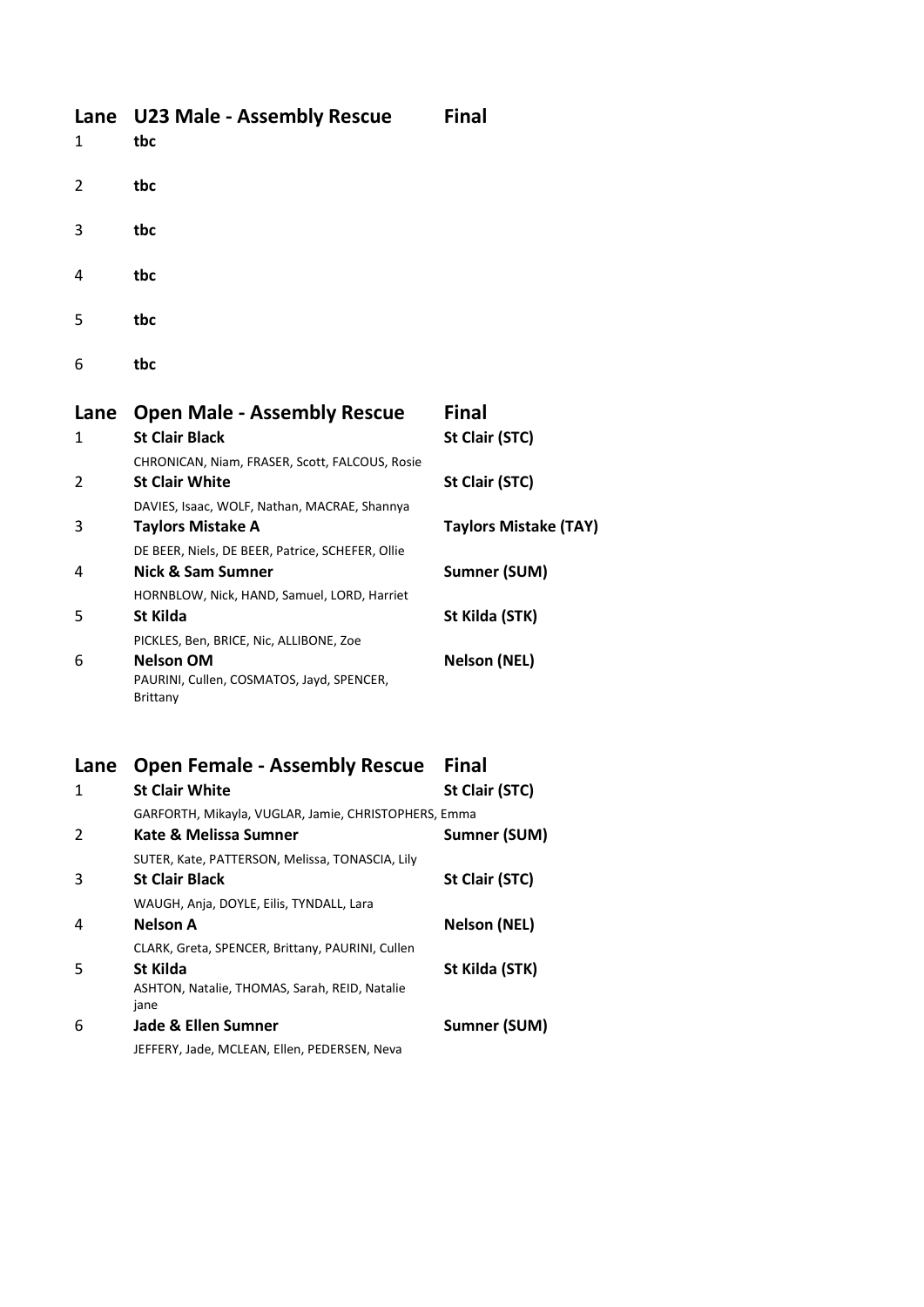| Lane<br>2     | <b>U19 Male - Single Rescue</b><br><b>South Brighton</b><br>JEFFERY, Callum, COTTER, Isaac, FERN, Alanah | Round A 1/1<br><b>South Brighton (SBR)</b> |
|---------------|----------------------------------------------------------------------------------------------------------|--------------------------------------------|
| 3             | St Kilda<br>ALLIBONE, Riley, JEFFERIES, Cameron, ALLIBONE,<br>Zoe                                        | St Kilda (STK)                             |
| 4             | Warrington                                                                                               | <b>Warrington (WAR)</b>                    |
|               | BRETT, Angus, ALDRICH, Connor, BOYLE, Sophie                                                             |                                            |
| Lane          | <b>U23 Male - Single Rescue</b>                                                                          | Heat $1/2$                                 |
| $\mathcal{P}$ | <b>Lewis &amp; Blake Sumner</b>                                                                          | Sumner (SUM)                               |
|               | ELLIOTT, Lewis, HICKFORD, Blake, SMITH, Holly                                                            |                                            |
| 3             | Warrington                                                                                               | <b>Warrington (WAR)</b>                    |
|               | DOYLE, Taryn, HARRIS, Kayle, FAMILTON, Eli                                                               |                                            |
| 4             | <b>Spencer Park</b>                                                                                      | <b>Spencer Park (SPP)</b>                  |
|               | FENWICK-BULL, Zachary, DE GOUW, Zeke, POULSEN, Greer                                                     |                                            |
| 5             | <b>St Kilda</b>                                                                                          | St Kilda (STK)                             |
|               | NOAKES, Danyon, LLOYD, Matt, MCDOWALL, Molly                                                             |                                            |
|               |                                                                                                          |                                            |
| Lane          | <b>U23 Male - Single Rescue</b>                                                                          | Heat $2/2$                                 |
| - ר           | 54 Clair White                                                                                           | $C + C$ lair ( $CTC$ )                     |

| $\overline{2}$ | <b>St Clair White</b>                               | St Clair (STC)               |
|----------------|-----------------------------------------------------|------------------------------|
|                | ALUESI, Jackson, STEEL, Flynn, ALUESI, Leyton       |                              |
| 3              | St Kilda                                            | St Kilda (STK)               |
|                | NEW, Duncan, MACCORMICK, Abe, SAYERS, Meg           |                              |
| 4              | <b>St Kilda</b>                                     | St Kilda (STK)               |
|                | JOWSEY, Cody, MASON, Harry, WILSON, Jessica         |                              |
| 5              | <b>Taylors Mistake B</b>                            | <b>Taylors Mistake (TAY)</b> |
|                | SCHEFER, Daniel, SCHEFER, Ollie, DE BEER, Niels     |                              |
| Lane           | U23/19 Female - Single Rescue                       | Round A 1/1                  |
| 1              | <b>St Clair White</b>                               | St Clair (STC)               |
|                | WIPARATA, Anaia, PEARCE, Olivia, MACRAE,<br>Shannya |                              |
| 2              | Jess & Lucy Sumner                                  | Sumner (SUM)                 |
|                | LARSON, Jessica, VAN BERLO, Lucy, BAKER, Caitlin    |                              |
| 3              | <b>Brighton</b>                                     | <b>Brighton (BGT)</b>        |
|                | ABURN, Phoebe, ADAMS, Ali, BURTON, Luca             |                              |
| 4              | <b>Pauanui Girls SG</b>                             | Pauanui (PAU)                |
|                | REID, Stella, DE LATOUR, Gabriella, REID, Mathieu   |                              |
| 6              | <b>Jade &amp; Harriett Sumner</b>                   | Sumner (SUM)                 |
|                | COUCH, Jade, LORD, Harriet, TONASCIA, Lily          |                              |
| 7              | St Kilda                                            | St Kilda (STK)               |
|                | PEACOCK, Emily, LOUDON, Madi, WILSON, Jessica       |                              |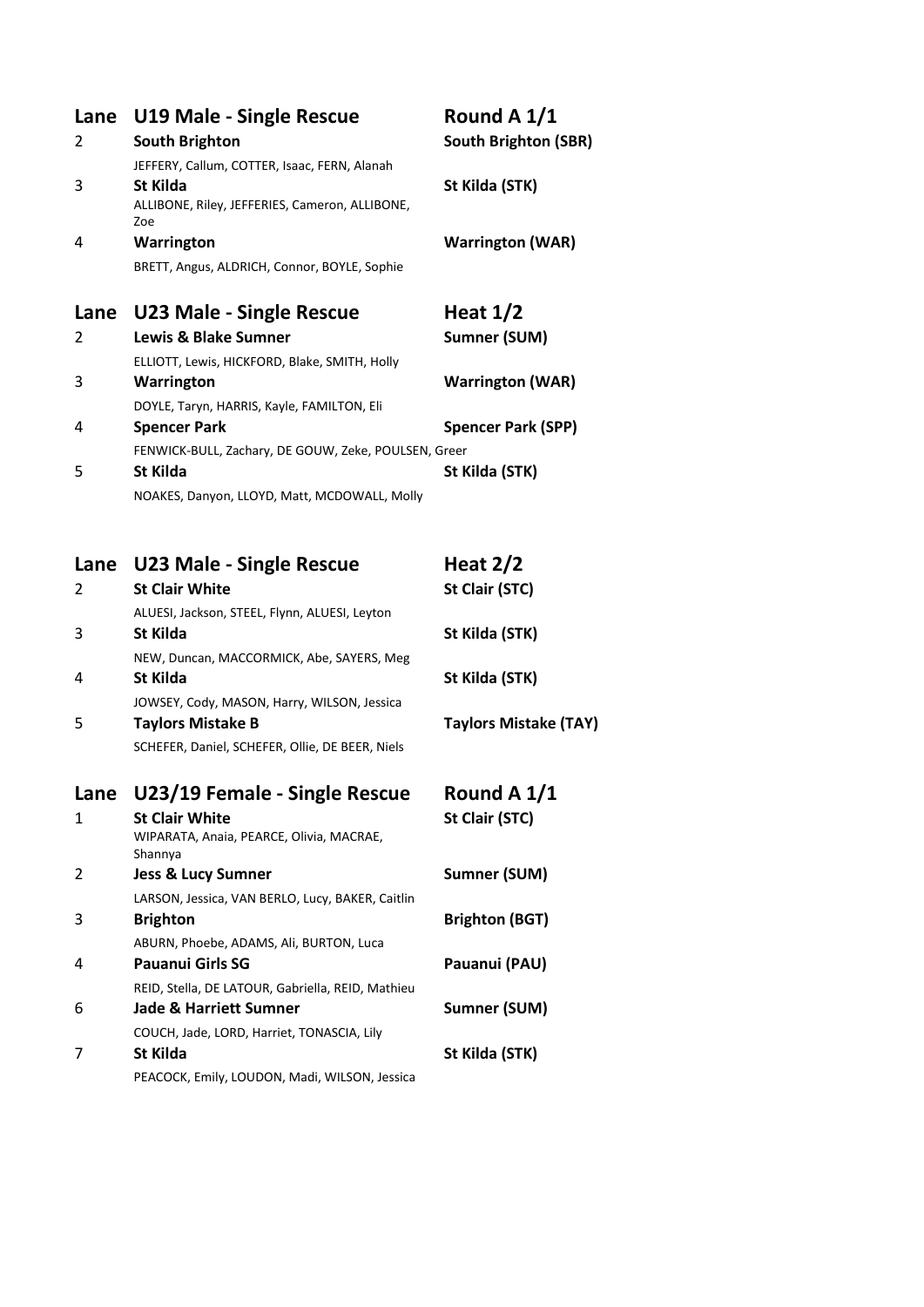| Lane<br>1 | <b>Open Male - Single Rescue</b><br><b>Taylors Mistake A</b>                                                                      | Round A 1/1<br><b>Taylors Mistake (TAY)</b> |
|-----------|-----------------------------------------------------------------------------------------------------------------------------------|---------------------------------------------|
| 2         | DE BEER, Niels, DE BEER, Patrice, SCHEFER, Ollie<br><b>Nelson OM</b><br>PAURINI, Cullen, COSMATOS, Jayd, SPENCER,                 | <b>Nelson (NEL)</b>                         |
| 3         | <b>Brittany</b><br><b>Nick &amp; Sam Sumner</b>                                                                                   | Sumner (SUM)                                |
| 4         | HORNBLOW, Nick, HAND, Samuel, LORD, Harriet<br><b>St Clair White</b>                                                              | St Clair (STC)                              |
| 5         | DAVIES, Isaac, WOLF, Nathan, MACRAE, Shannya<br>St Kilda                                                                          | St Kilda (STK)                              |
| 6         | PICKLES, Ben, BRICE, Nic, ALLIBONE, Zoe<br><b>St Clair Black</b><br>CHRONICAN, Niam, FRASER, Scott, FALCOUS, Rosie                | St Clair (STC)                              |
| Lane<br>1 | <b>Open Female - Single Rescue</b><br><b>Nelson A</b><br>CLARK, Greta, SPENCER, Brittany, PAURINI, Cullen                         | Round A 1/1<br><b>Nelson (NEL)</b>          |
| 2         | <b>Jade &amp; Ellen Sumner</b>                                                                                                    | Sumner (SUM)                                |
| 3         | JEFFERY, Jade, MCLEAN, Ellen, PEDERSEN, Neva<br>Kate & Melissa Sumner                                                             | Sumner (SUM)                                |
| 4         | SUTER, Kate, PATTERSON, Melissa, TONASCIA, Lily<br><b>St Clair White</b>                                                          | St Clair (STC)                              |
| 5         | GARFORTH, Mikayla, VUGLAR, Jamie, CHRISTOPHERS, Emma<br><b>St Clair Black</b>                                                     | St Clair (STC)                              |
| 6         | WAUGH, Anja, DOYLE, Eilis, TYNDALL, Lara<br>St Kilda<br>ASHTON, Natalie, THOMAS, Sarah, REID, Natalie<br>jane                     | St Kilda (STK)                              |
| Lane<br>2 | <b>U19 Male - Single Rescue</b><br>Warrington                                                                                     | Round B 1/1<br><b>Warrington (WAR)</b>      |
| 3         | BRETT, Angus, ALDRICH, Connor, BOYLE, Sophie<br><b>South Brighton</b>                                                             | <b>South Brighton (SBR)</b>                 |
| 4         | JEFFERY, Callum, COTTER, Isaac, FERN, Alanah<br>St Kilda<br>ALLIBONE, Riley, JEFFERIES, Cameron, ALLIBONE,<br>Zoe                 | St Kilda (STK)                              |
| Lane      | U23/19 Female - Single Rescue                                                                                                     | Round B 1/1                                 |
| 1         | <b>Pauanui Girls SG</b>                                                                                                           | Pauanui (PAU)                               |
| 2         | REID, Stella, DE LATOUR, Gabriella, REID, Mathieu<br><b>St Clair White</b><br>WIPARATA, Anaia, PEARCE, Olivia, MACRAE,<br>Shannya | St Clair (STC)                              |
| 3         | <b>Brighton</b>                                                                                                                   | <b>Brighton (BGT)</b>                       |
| 4         | ABURN, Phoebe, ADAMS, Ali, BURTON, Luca<br><b>Jess &amp; Lucy Sumner</b>                                                          | Sumner (SUM)                                |
| 6         | LARSON, Jessica, VAN BERLO, Lucy, BAKER, Caitlin<br><b>Jade &amp; Harriett Sumner</b>                                             | Sumner (SUM)                                |
| 7         | COUCH, Jade, LORD, Harriet, TONASCIA, Lily<br>St Kilda<br>PEACOCK, Emily, LOUDON, Madi, WILSON, Jessica                           | St Kilda (STK)                              |
|           |                                                                                                                                   |                                             |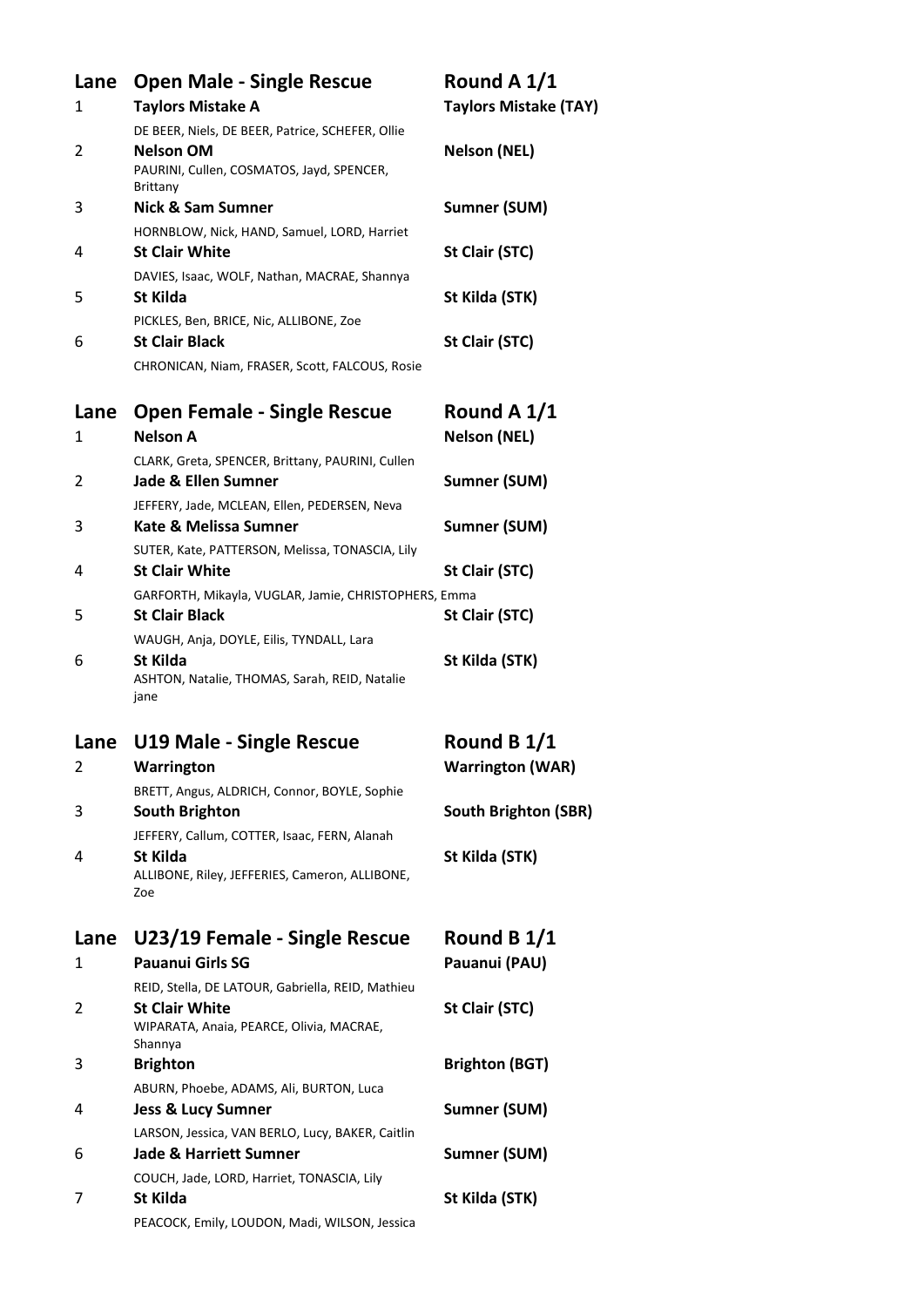| Lane<br>1 | <b>Open Male - Single Rescue</b><br><b>St Kilda</b>                                                                      | Round B 1/1<br>St Kilda (STK) |
|-----------|--------------------------------------------------------------------------------------------------------------------------|-------------------------------|
| 2         | PICKLES, Ben, BRICE, Nic, ALLIBONE, Zoe<br><b>St Clair White</b>                                                         | St Clair (STC)                |
| 3         | DAVIES, Isaac, WOLF, Nathan, MACRAE, Shannya<br><b>St Clair Black</b>                                                    | St Clair (STC)                |
| 4         | CHRONICAN, Niam, FRASER, Scott, FALCOUS, Rosie<br><b>Nick &amp; Sam Sumner</b>                                           | Sumner (SUM)                  |
| 5         | HORNBLOW, Nick, HAND, Samuel, LORD, Harriet<br><b>Nelson OM</b><br>PAURINI, Cullen, COSMATOS, Jayd, SPENCER,<br>Brittany | <b>Nelson (NEL)</b>           |
| 6         | <b>Taylors Mistake A</b><br>DE BEER, Niels, DE BEER, Patrice, SCHEFER, Ollie                                             | <b>Taylors Mistake (TAY)</b>  |
| Lane<br>1 | <b>Open Female - Single Rescue</b><br><b>St Clair Black</b>                                                              | Round B 1/1<br>St Clair (STC) |
| 2         | WAUGH, Anja, DOYLE, Eilis, TYNDALL, Lara<br><b>St Clair White</b>                                                        | St Clair (STC)                |
| 3         | GARFORTH, Mikayla, VUGLAR, Jamie, CHRISTOPHERS, Emma<br>St Kilda<br>ASHTON, Natalie, THOMAS, Sarah, REID, Natalie        | St Kilda (STK)                |
| 4         | jane<br>Kate & Melissa Sumner                                                                                            | Sumner (SUM)                  |
| 5         | SUTER, Kate, PATTERSON, Melissa, TONASCIA, Lily<br><b>Jade &amp; Ellen Sumner</b>                                        | Sumner (SUM)                  |
| 6         | JEFFERY, Jade, MCLEAN, Ellen, PEDERSEN, Neva<br><b>Nelson A</b>                                                          | <b>Nelson (NEL)</b>           |
|           | CLARK, Greta, SPENCER, Brittany, PAURINI, Cullen                                                                         |                               |
| Lane<br>2 | <b>U19 Male - Single Rescue</b><br>St Kilda<br>ALLIBONE, Riley, JEFFERIES, Cameron, ALLIBONE,                            | Round C1/1<br>St Kilda (STK)  |
| 3         | Zoe<br>Warrington                                                                                                        | <b>Warrington (WAR)</b>       |
| 4         | BRETT, Angus, ALDRICH, Connor, BOYLE, Sophie<br><b>South Brighton</b><br>JEFFERY, Callum, COTTER, Isaac, FERN, Alanah    | <b>South Brighton (SBR)</b>   |
| Lane<br>1 | U23 Male - Single Rescue<br>tbc                                                                                          | <b>Final</b>                  |
| 2         | tbc                                                                                                                      |                               |
| 3         | tbc                                                                                                                      |                               |
| 4         | tbc                                                                                                                      |                               |
| 5         | tbc                                                                                                                      |                               |
| 6         | tbc                                                                                                                      |                               |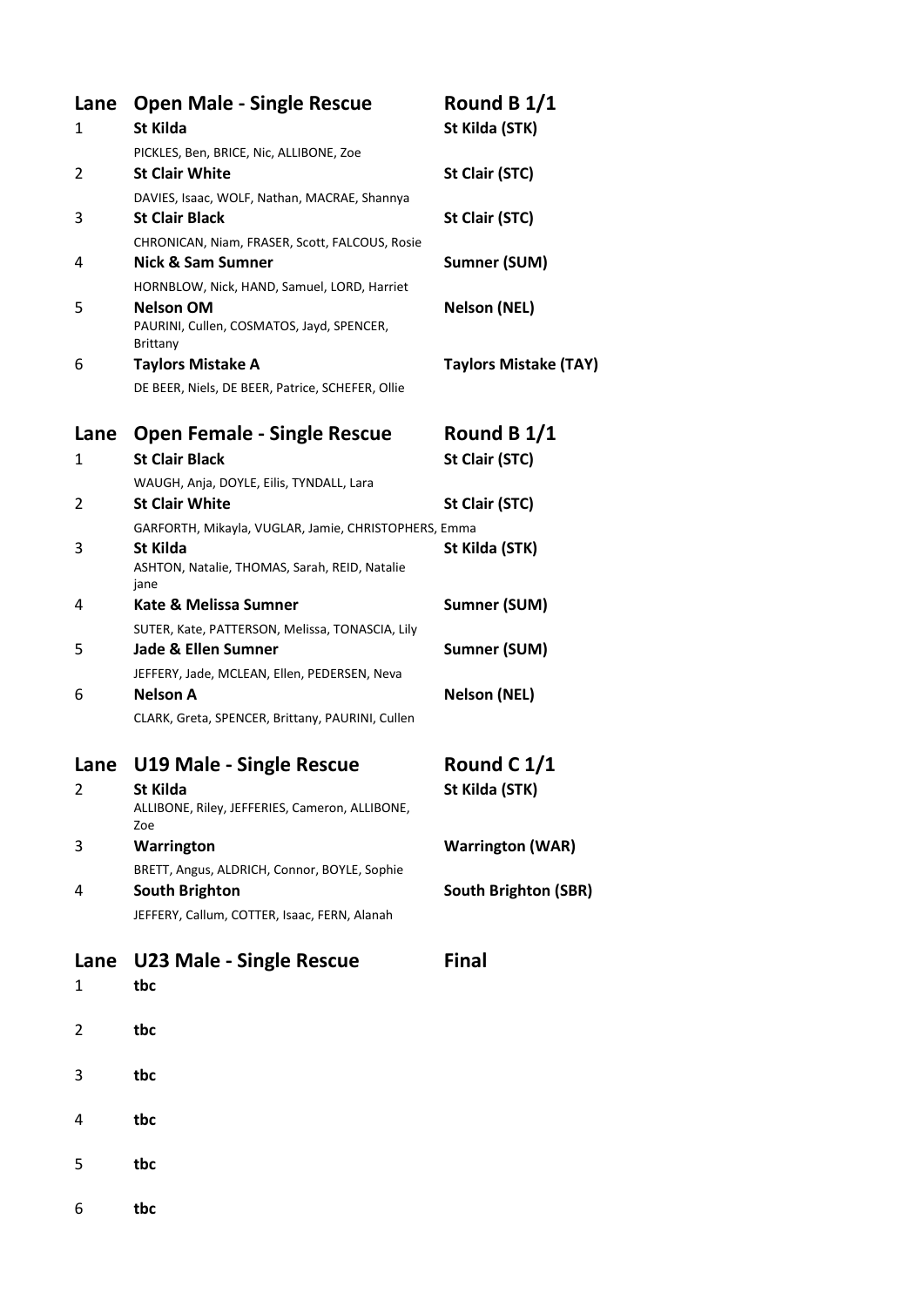| Lane<br>1 | U23/19 Female - Single Rescue<br><b>Jess &amp; Lucy Sumner</b>                                                            | Round C 1/1<br>Sumner (SUM)        |
|-----------|---------------------------------------------------------------------------------------------------------------------------|------------------------------------|
| 2         | LARSON, Jessica, VAN BERLO, Lucy, BAKER, Caitlin<br><b>Brighton</b>                                                       | <b>Brighton (BGT)</b>              |
| 3         | ABURN, Phoebe, ADAMS, Ali, BURTON, Luca<br><b>St Clair White</b><br>WIPARATA, Anaia, PEARCE, Olivia, MACRAE,<br>Shannya   | St Clair (STC)                     |
| 4         | <b>Pauanui Girls SG</b>                                                                                                   | Pauanui (PAU)                      |
| 6         | REID, Stella, DE LATOUR, Gabriella, REID, Mathieu<br><b>Jade &amp; Harriett Sumner</b>                                    | Sumner (SUM)                       |
| 7         | COUCH, Jade, LORD, Harriet, TONASCIA, Lily<br>St Kilda                                                                    | St Kilda (STK)                     |
|           | PEACOCK, Emily, LOUDON, Madi, WILSON, Jessica                                                                             |                                    |
| Lane<br>1 | <b>Open Male - Single Rescue</b><br><b>Nelson OM</b><br>PAURINI, Cullen, COSMATOS, Jayd, SPENCER,                         | Round C 1/1<br><b>Nelson (NEL)</b> |
| 2         | <b>Brittany</b><br><b>Nick &amp; Sam Sumner</b>                                                                           | Sumner (SUM)                       |
| 3         | HORNBLOW, Nick, HAND, Samuel, LORD, Harriet<br><b>Taylors Mistake A</b>                                                   | <b>Taylors Mistake (TAY)</b>       |
| 4         | DE BEER, Niels, DE BEER, Patrice, SCHEFER, Ollie<br><b>St Clair Black</b>                                                 | St Clair (STC)                     |
| 5         | CHRONICAN, Niam, FRASER, Scott, FALCOUS, Rosie<br><b>St Clair White</b>                                                   | St Clair (STC)                     |
| 6         | DAVIES, Isaac, WOLF, Nathan, MACRAE, Shannya<br>St Kilda<br>PICKLES, Ben, BRICE, Nic, ALLIBONE, Zoe                       | St Kilda (STK)                     |
| Lane      | <b>Open Female - Single Rescue</b>                                                                                        | Round C 1/1                        |
| 1         | Jade & Ellen Sumner                                                                                                       | Sumner (SUM)                       |
| 2         | JEFFERY, Jade, MCLEAN, Ellen, PEDERSEN, Neva<br><b>Kate &amp; Melissa Sumner</b>                                          | Sumner (SUM)                       |
| 3         | SUTER, Kate, PATTERSON, Melissa, TONASCIA, Lily<br><b>Nelson A</b>                                                        | <b>Nelson (NEL)</b>                |
| 4         | CLARK, Greta, SPENCER, Brittany, PAURINI, Cullen<br>St Kilda<br>ASHTON, Natalie, THOMAS, Sarah, REID, Natalie<br>jane     | St Kilda (STK)                     |
| 5         | <b>St Clair White</b>                                                                                                     | St Clair (STC)                     |
| 6         | GARFORTH, Mikayla, VUGLAR, Jamie, CHRISTOPHERS, Emma<br><b>St Clair Black</b><br>WAUGH, Anja, DOYLE, Eilis, TYNDALL, Lara | St Clair (STC)                     |